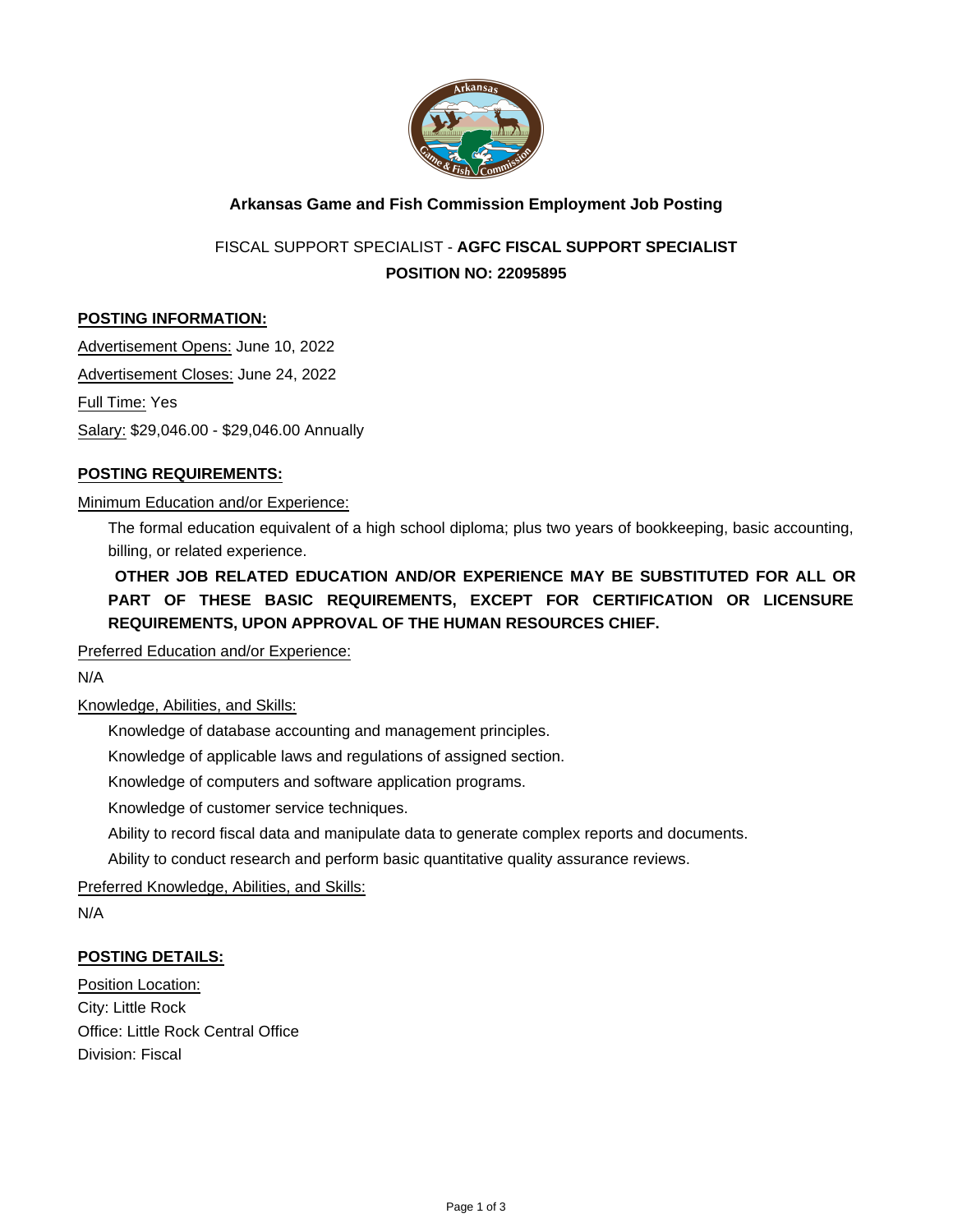#### Job Summary:

The Fiscal Support Specialist is responsible for performing a variety of fiscal related fiscal tasks that are standard or regular support duties within an assigned department or program. This position is governed by Generally Accepted Accounting Principles (GAAP), state and federal laws and agency policy.

#### Typical Functions:

Receives, reviews, and audits documents to ensure completion; verifies codes, calculations, authorizations and additional required information.

Performs data entry of various information, including invoices and payments, to internal automated tracking and reporting system, general ledger, or other appropriate system after reviewing the documents for accuracy.

Receives payments, verifies for accuracy, posts money and receipts, and processes funds following prescribed methods; deposits into appropriate accounts.

Maintains manual and computerized files. Reviews files for accuracy and corrects information as needed. Files documents alphabetically, numerically, or by other prescribed methods within designated timeframes.

Prepares forms, correspondence, reports and other documents utilizing appropriate software.

May communicate with vendors and other customers to provide information regarding the status of accounts or other related transactions.

May monitor systems to determine the distribution of invoices, contracts, or grants, and may reconcile receipts of bank deposits and bank statements.

May create electronic batches of documents and remittances, correct and balance batches, compute tax liabilities, and make corrections.

May assist with accounts receivables and accounts payables.

Performs other duties as assigned.